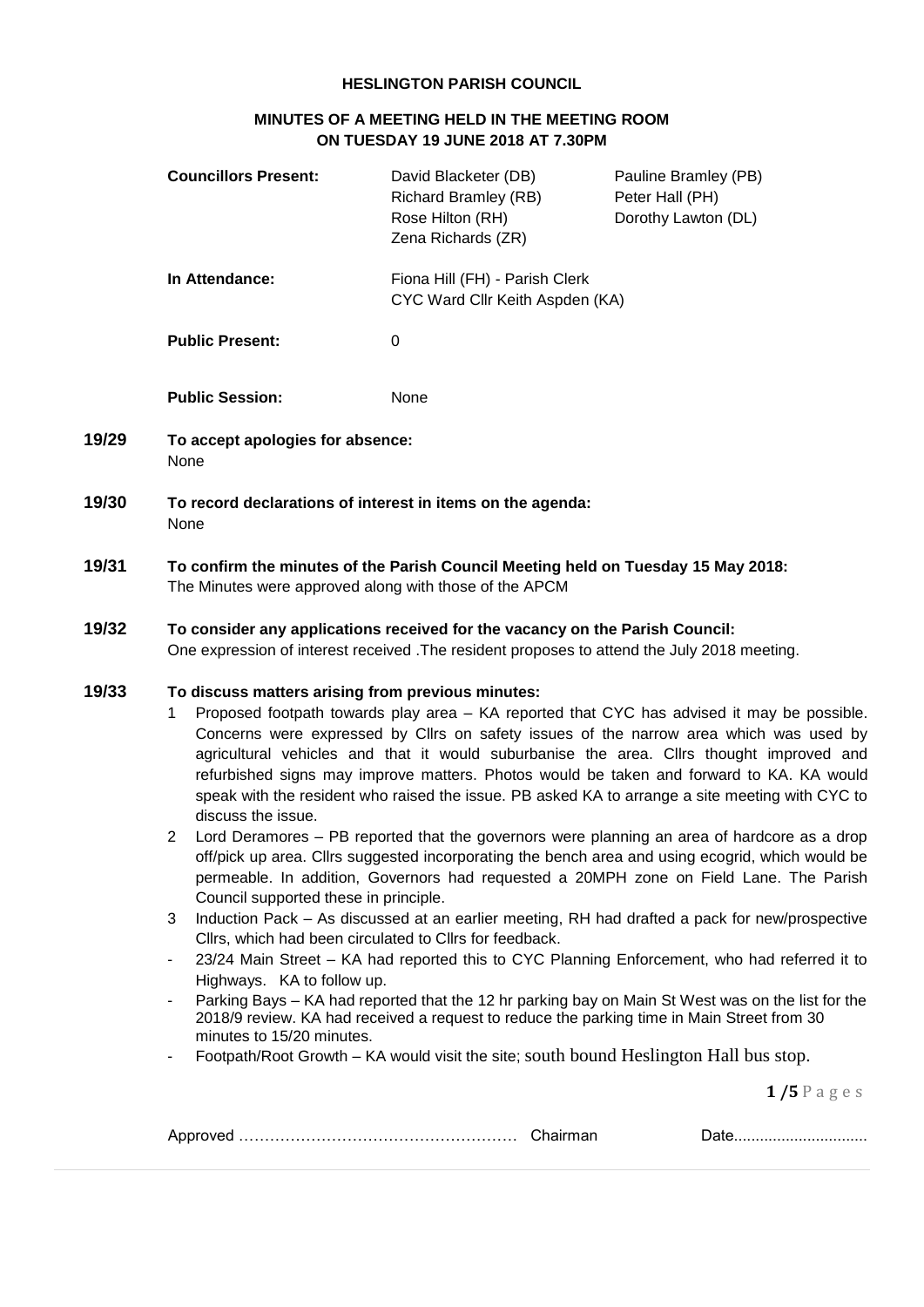- Footpath/Dandelions KA had reported that the area had been sprayed once, would be sprayed several more times and tamped.
- Virgin Mobile Boxes KA reported that he was dealing with this.
- Main Street/Grass Cutting PB reported that this had been done, but strimming was needed around the bench, so DB offered to do this.

## **19/34 To Discuss, if necessary, long-standing matters:**

1. Appearance of village – Cllrs were grateful to DB for obtaining plants for the village planter and planting.

PB had called into the NatWest branch to discuss the problems with rubbish, which had hopefully being resolved.

1.1 The Outgang – KA reported that costing should be received next week, so ward funding could be discussed.

1.2 Dog Bin – Low Lane – This had now been moved, so this item could be removed from the agenda.

1.3 The Lodge Parking – PB advised that The Lodge had not received the letter of thanks, which FH had sent to the head Office, so a copy would be sent directly to The Lodge.

2. Highway Matters – KA would visit Field Lane where the road at the traffic lights, Church Lane, Field Lane junction, had again sunk and cars had been noted to be "grounding" on LHS approach to village. 3. City of York Council

3.1 Local Plan – KA reported that it was now at submission stage, and two inspectors have been appointed.

3.2 Article 4 (2) Direction – FH reported that Nick Allen had advised that he would now initiate.

3.3 CYC Community Governance Review – FH would send emails to KA, so he could chase this up. 4. University of York

4.1 Antisocial Behaviour – PH reported recent late night noise disturbances on Holmefield. Would be reported at the Good Neighbours meeting.

5. Neighbourhood Planning - DB reported that work continued on a draft for Parish Council approval. An error on an invoice had been found, which would be corrected with a credit.

Cllrs requested written clarification of the liaison that had occurred between the Heslington Parish planning consultant (NPWG) and the University planning consultant. Cllrs were very concerned to hear that the University planning consultant had approached the Parish Council consultant to discuss matters. DB was asked to urgently contact both parties to ensure that all University communication must be through the Parish Council via the working group. In addition, if a cost had been incurred the PC would not be responsible for payment, as they had not requested this intervention between planning consultants.

6. Communication

- Website – Up to date with information provided

- Newsletter – NTR

- Broadband -A resident has successfully campaigned for CYC to contract for Quickline to erect a mast at Grimston Bar to enhance internet access for outlying residents. The residents work on this was to be thanked by the HPC

**19/35 To receive any matters raised by members of public:**  None

#### **19/36 To report and make relevant recommendations on new planning applications:**

Letter A: We support the application

Letter B: We have no objections

Letter C: We do not object but wish to make comments or seek safeguards as set out overleaf

**2 /5** P a g e s

| .<br>, ve |  |  |
|-----------|--|--|
|-----------|--|--|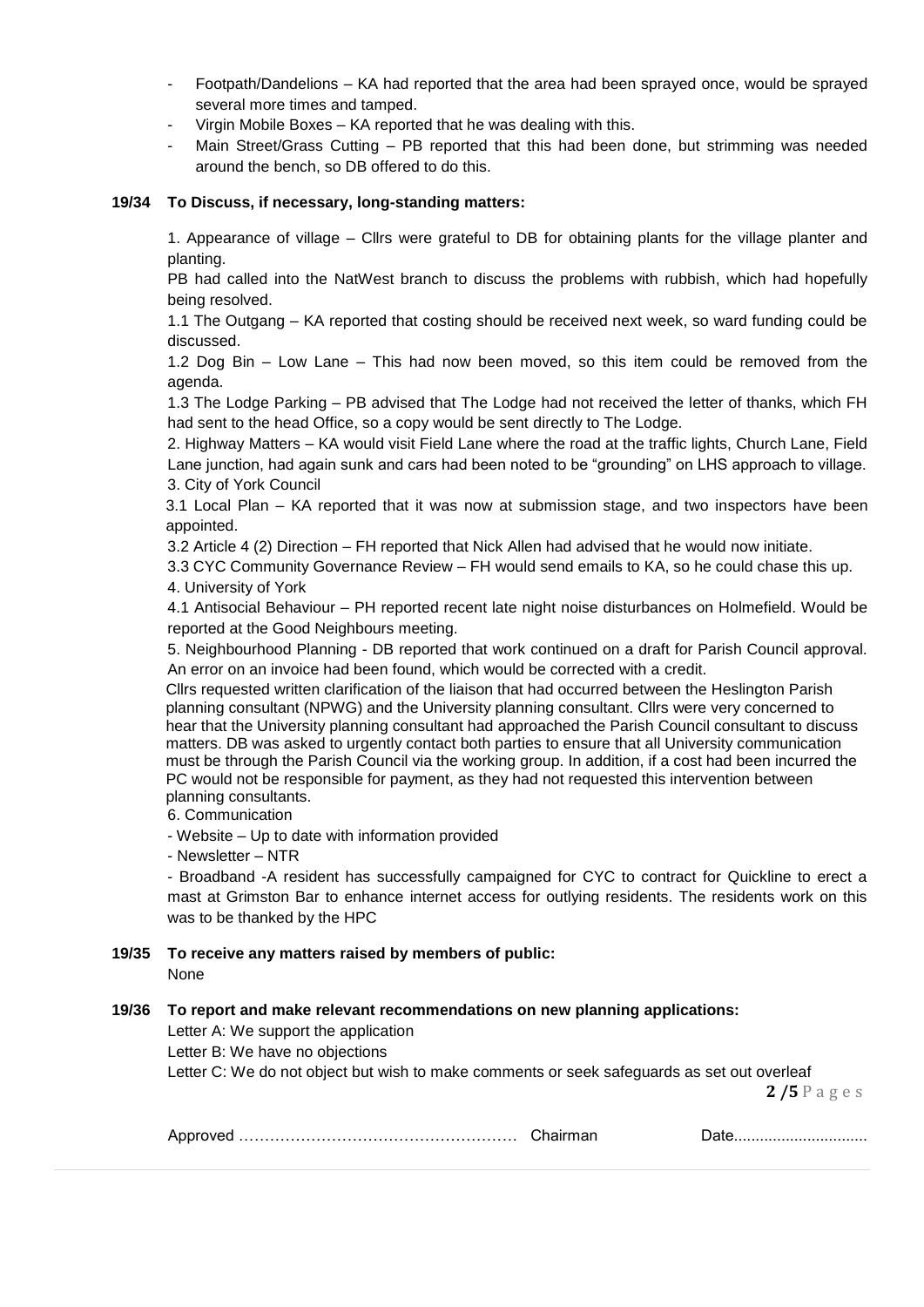Letter D: We object on the planning grounds set out overleaf

1. 18/00733/ADV University Road

Letter D, Unanimous

The Parish Council **Objects** to this application for the reasons as follows –

- The temporary nature of the lamp post banners is not clear
- The signs are not suitable to the rural location, which is in and adjacent to a Conservation Area
- The Parish of Heslington cannot be considered equivalent to the city centre signage arrangements

# **19/37 To report planning decisions by City of York Council:**

- 1. 18/00643/ADV Unit 7, Kimberlow Hill Retail Park, Kimberlow Rise Approved
- 2. 18/00672/FUL Sandal House, 29A Main Street Approved
- 3. 18/00696/REM Pool Bridge Farm, Wheldrake Lane, Crockey Hill Approved

# **19/38 To receive reports from representatives of following outside bodies:**

- 1. Ward Councillors Nothing in addition to those matters already discussed
- 2. North Yorkshire Police –The latest report was circulated by email and is attached at the end.

3 Heslington East Community Forum – There was a meeting on 07Jun18, but as the email list of representatives was incomplete and Councillors and several other representatives had not received the information. PB became aware on the day of the forum meeting and was able to attend but PH could not. University apologized and has now updated its email list.

The presentation was regarding the "Master Plan" and the imminent planning application of two new college residencies on the Heslington East campus. Details had been emailed to Cllrs which were discussed at length.

4. Good Neighbours Forum – There is a meeting tomorrow night and PB/PH are attending.

Items to be brought up; Boss Lane -future litter collections, buses in convoy at University Rd bus stop, noise issues on Holmefield and update on the footpath opposite Heslington Hall

5. Ouse and Derwent Drainage Board – RB confirmed that, at the meeting this am  $(19^{th})$  the University lake is being monitored by the Drainage Board and the University.

- 6. Sports Field NTR
- 7. York Environment Forum -- NTR
- 8. Alms Houses NTR

9. The Meeting Room – The AGM would be held on 18Jul18

10. Fulford & Heslington Ward – There was a meeting in April 2018 in Heslington, which was poorly attended. The next meeting, to be held in July 2018, is when the schemes to be funded will be decided.

## **19/39 To receive any new correspondence received by the council:**

- CYC Emergency Plan

- The PC agreed that the Meeting Room should continue as a CYC designated rest centre in the in the event of a local emergency. The Church Hall and the Scout Hut are also designated rest centres. DL reported that the hire agreement had been amended to highlight this should an emergency situation arise.

Resident had requested for a rowan tree on Main St West opposite the Hesketh Alms Houses to be maintained. Cllrs asked FH to contact CYC tree arboricultural manager to assess the tree

**3 /5** P a g e s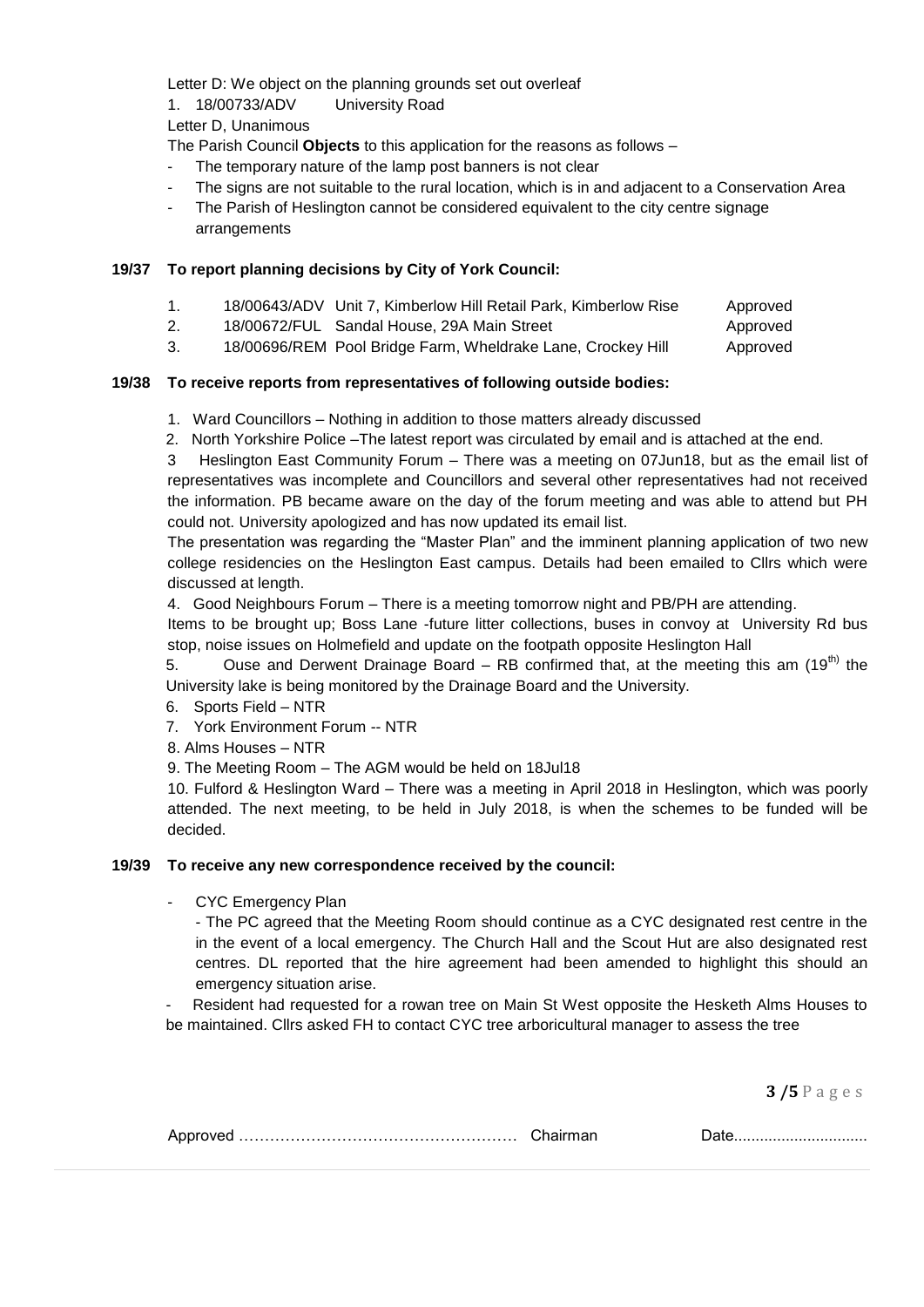#### **19/40 To receive matters raised by members:**

- Fly-tipping along Long Lane/Langwith Stray RH had reported .KA would follow it up with CYC.
- Pot holes Langwith Stray- marked but not filled. RH had reported .KA would follow it up with CYC.
- PH reported that one beacon at the Holmefield crossing was not flashing. KA to report to CYC.

## **19/41 To discuss matters raised by Parish Clerk/Responsible Financial Officer:**

1. Bookkeeping records for year ending 31 Mar 18 to date

FH circulated copies of a bank reconciliation dated 08 June 2018 showing a balance of £26202.36, along with an income & expenditure report.

2. Financial management - Internal Controls, Property/Asset Checks, Internal/External Audits NTR

3. General Data Protection Regulation (GDPR)

- FH reported that:
	- 3.1 Information Commissioners Officer a subscription had been sent up and the annual cost is £40.00
	- 3.2 Data Protection Officer Parish Councils were now exempt from appointing a DPO

3.3 Document Retention Policy – a new draft had been circulate by YLCA

Auditing – Cllrs were urged to ensure compliance of all paper/electronic record they held, by referring to the guidance notice issued by YLCA

3.4. Matters raised with/by Yorkshire Local Councils Association (YLCA) – Updates/info emailed to Clerk and Cllrs

3.4.1. York Branch Meeting – Thu07Jun18 – Apologies sent as no Cllrs had been unable to attend as had coincided with Heslington East Forum.

5. To approve the following invoices for payment

| Parish Clerk     | Salary                 | £280.38  | 001760 |
|------------------|------------------------|----------|--------|
| Lengthsman       | Salary                 | £339.33  | 001761 |
| Zurich           | Insurance              | £513.15  | 001762 |
| ICO.             | Subscription           | £40.00   | 001763 |
| <b>Morrisons</b> | <b>Planter Plants</b>  | £10.00   | 001764 |
| Urban Vision     | Neighbourhood Planning | £1800.00 | 001765 |
|                  |                        |          |        |

# **19/42 To confirm the dates of the future meeting(s) on Tuesdays at 7.30 p.m. in the Meeting Room as:**

| 17 July 2018    | 07 August 2018*  | 18 September 2018 |
|-----------------|------------------|-------------------|
| 16 October 2018 | 20 November 2018 | 18 December 2018  |

\* Please note change of date

**4 /5** P a g e s

Approved ……………………………………………… Chairman Date...............................